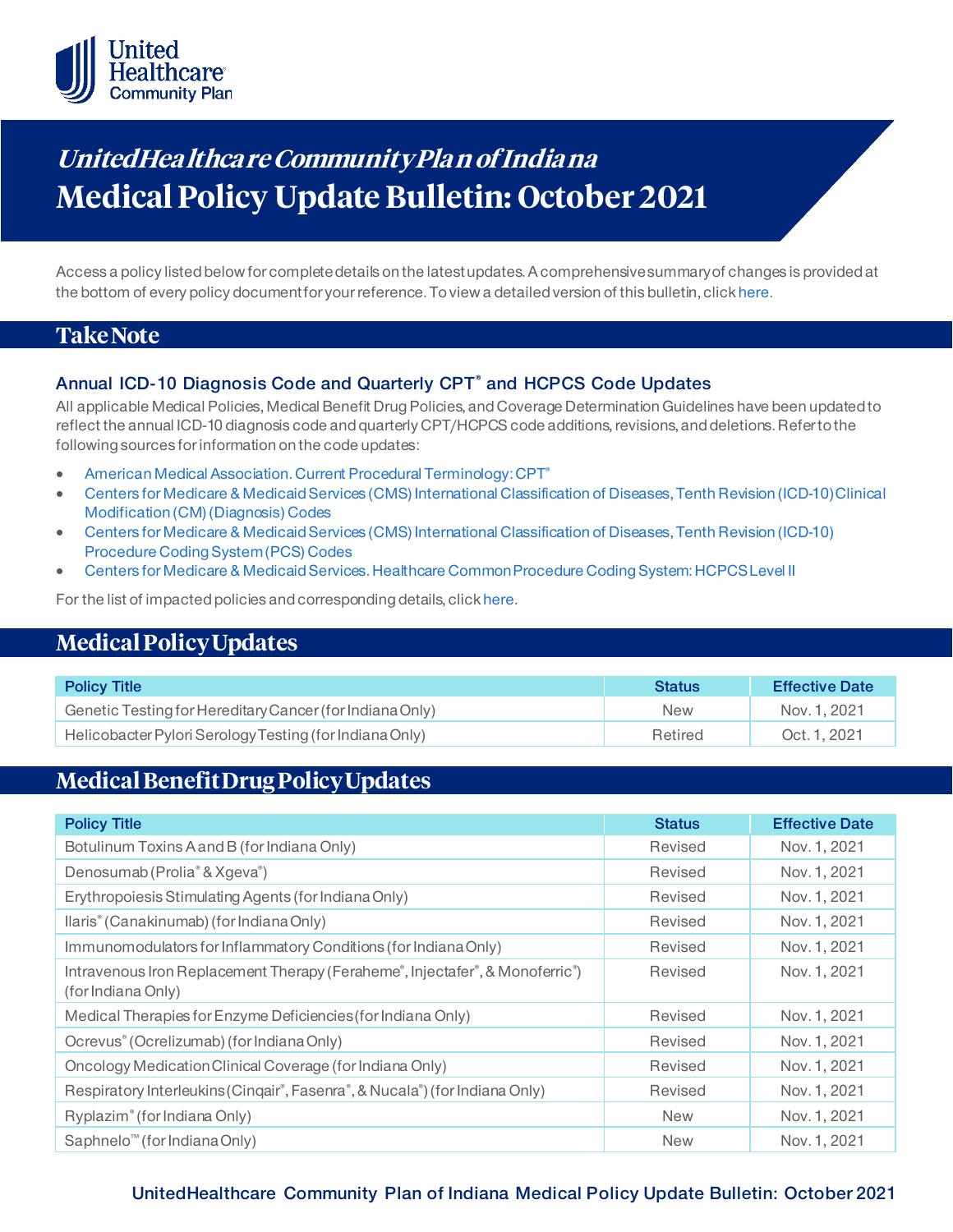| <b>Policy Title</b>                                 | <b>Status</b> | <b>Effective Date</b> |
|-----------------------------------------------------|---------------|-----------------------|
| Sodium Hyaluronate (for Indiana Only)               | Revised       | Nov. 1, 2021          |
| Xolair <sup>®</sup> (Omalizumab) (for Indiana Only) | Revised       | Nov. 1, 2021          |

# **Utilization Review Guideline Updates**

| <b>Policy Title</b>             | <b>Status</b> | <b>Effective Date</b> |
|---------------------------------|---------------|-----------------------|
| Drug Testing (for Indiana Only) | Revised       | Nov. 1, 2021          |